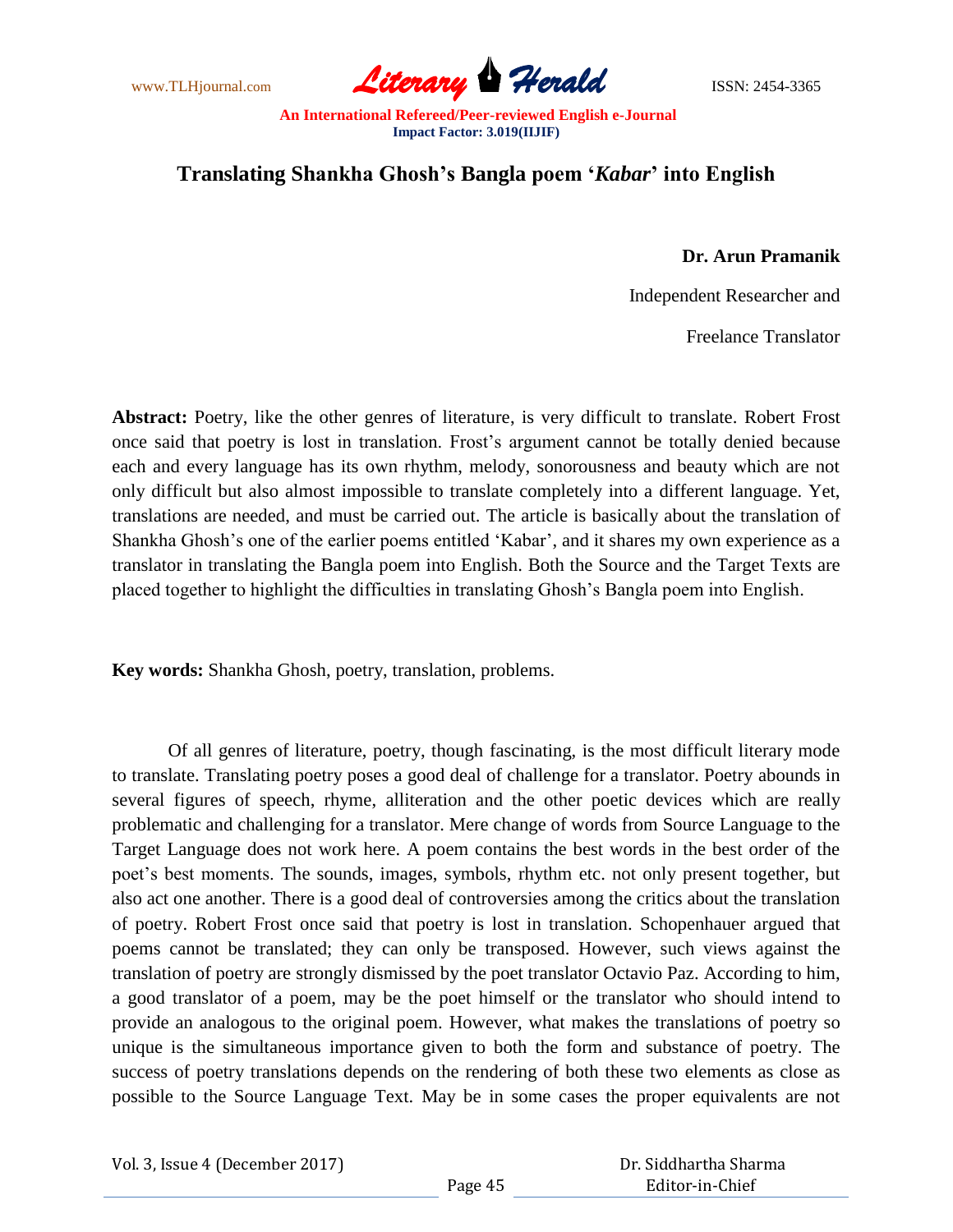www.TLHjournal.com **Literary Herald Herald** ISSN: 2454-3365

available due to the linguistic limitations and the cultural complexities. Yet, the translator must try to provide the target readers the "feel" of the ST. An effort has been made here to translate Shankha Ghosh"s poem "Kabar" into English from the Bangla collection "*Shankha Ghoser Shrestha Kabita*" (*The Best Poems of Shankha Ghosh*), and to find out its difficulties.

Shankha Ghosh, born in 1932, is the sixth Bangla writer to win India"s highest literary award, namely Jnanpith after Mahasweta Devi, Tarashankar Bandopadhyay, Ashapurna Devi, Subhas Mukhopadhyay and Bishnu Dey. He is one of the most prolific living poets in Bengal now. While awarding Ghosh for the  $52<sup>nd</sup>$  Jnanpith Award, it was declared that "Ghosh is a poet with an eye to the social milieu and his poems record both his time and space in a rare poetic style" (The Hindu). *Adim Lata – Gulmomay* (Ancient Vines and Trees)*, Murkho Boro Samajik Noy* (Big Fool, not Social)*, Babarer Prarthana* (Babur"s Prayer), Mukh Dheke Jay Bignapane (Faces are Hidden by Advertisements) and Kabir Abhipray (The Poet"s Intention) are his creations which have established his greatness and creative artistry as a poet. In his poetry he has portrayed a deep sense of anguish towards the superficiality and callousness of the society and our existence. His poems have been translated into English and several Indian languages including Hindi, Assamese, Punjabi, Marathi, Malayalam and also some foreign languages. Ghosh's poem "Kabar" (The Grave) reflects the poet's earnest appeal to the mother earth to allow the poet a small place to be buried in the solitary grave. The poet always feels blessed to receive the touch of the soil of this earth. He scolds himself as his purposeless short-lived life does not come any help to the earth. His life like every human being is full of sorrows and sufferings, pains and humiliations. But he has accepted it as his own fate, and does not blame anybody. He condemns the foolishness of the people who have made the earth bloody and full of horrors. There is a note melancholy throughout the poem. It ends with the poet's appeal to the earth to forgive him, and to make weapons from his bones in the sacrificial rite of making 'human'.

Let me here transcribe the Source Text in Roman Translitaration symbols:

### *Kabar*

*āmār janya ektu kabar khnoṛo sarbasaha lajjā lukoi knācā mātir tale – gopan rakta jā-kichutuku āche āmār sarire, tār sabtukutei sasya jeno fale. kathin mātir chnoyā bātās payechi ei samasta din – nice ki tār ektuo nai bhije?*

Vol. 3, Issue 4 (December 2017)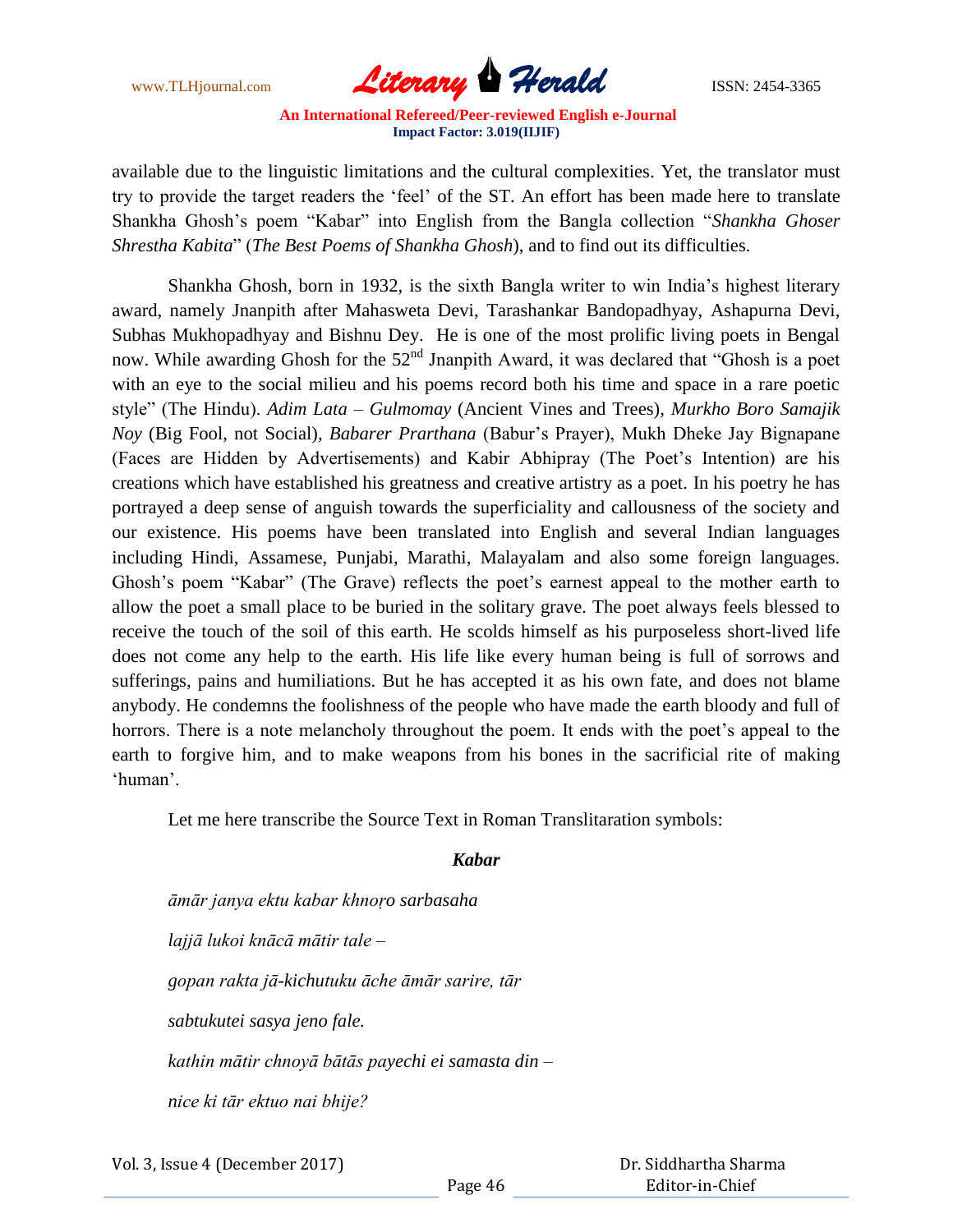

*charie debo du-hāte tār prānānjali basundharā, jetuku pāi prāner disā nije.*

*khinaū ei jiban āmār chilo sudhui āgle rākhā tomār kono kājei lāge ni tā – pather kone bharsāhārā poṛe chilām sārātā din: āj āmāke grahan karo mitā. ār kichu nai, tomār surya ālo tomāri thāk amai sudhu ektu kabar dio cai nā āmi sabuj ghāser bharā nibiṛ dhāknātuku marāghāsei miluk uttario.*

*lajjā byathā apamāne upekhāte bharā ākās bheṅeche kon jibanpātra khāni – e jadi hay dukhya āmār, tomāi nai to e abhijog marme āmār dirgha bojhā tāni. sedin geche jakhan āmi bobā cokhe cayechilām simāhin oi nirmamatār dike – abhisāp je nai e baraṅ nirmamatāi āsirbād he basudhā āj tā sekheni ke.*

*raktabharā bibhatsatāi bhareche tār sirna māti rikta sudhu āmāder ei gā-tā tānātānā cakhu chṅiṛe upce paṛe sukno kṅādā*

Vol. 3, Issue 4 (December 2017)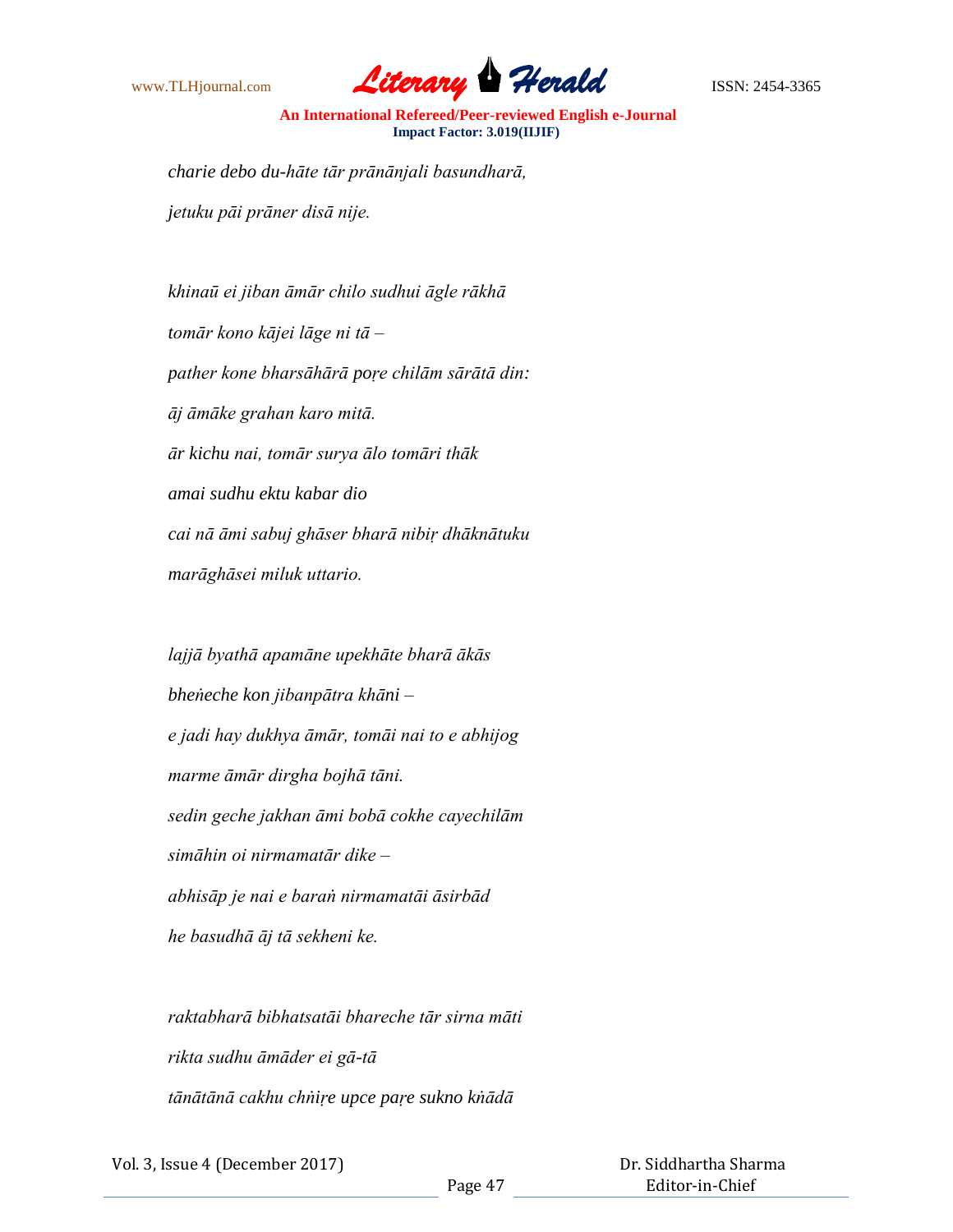

*thāmla nā ār marubālur hṅātā! je path die surya gela chāyāpath o tār pichane hārie jāi lukie jāi mise ghoṛār khure thṅitālo buk alajja-se ālor dhārā dipta dāha bhareche cokh kise!*

*Kundalito rātritā āj jābār samai bollo āmāi 'tumei sudhu birjahārār dale, ṛiju kathin sab prithibi hāṛehāṛe ghasā lege akhamatā tomār cokher pale'. nibei jakhan gelām āmi, nibte dio he prithibi āmār hāṛe pāhāṛ karo jamā – mānus habār janya jakhan jañga habe, āmār hāṛe jañga goṛo, āmāi koro khamā.* (Ghosh 13-14) Here the translation follows:

### **The Grave**

Dig a small grave for me, you all-enduring earth Let me hide my shame under thy wet soil - Whatever the blood remains hidden in my body Let crops grow all. Breathed in the air of thy solid earth all these days – Is it not least wet in the grave? Would offer my life in joined palms to you earth, Whatever the trace of life I have.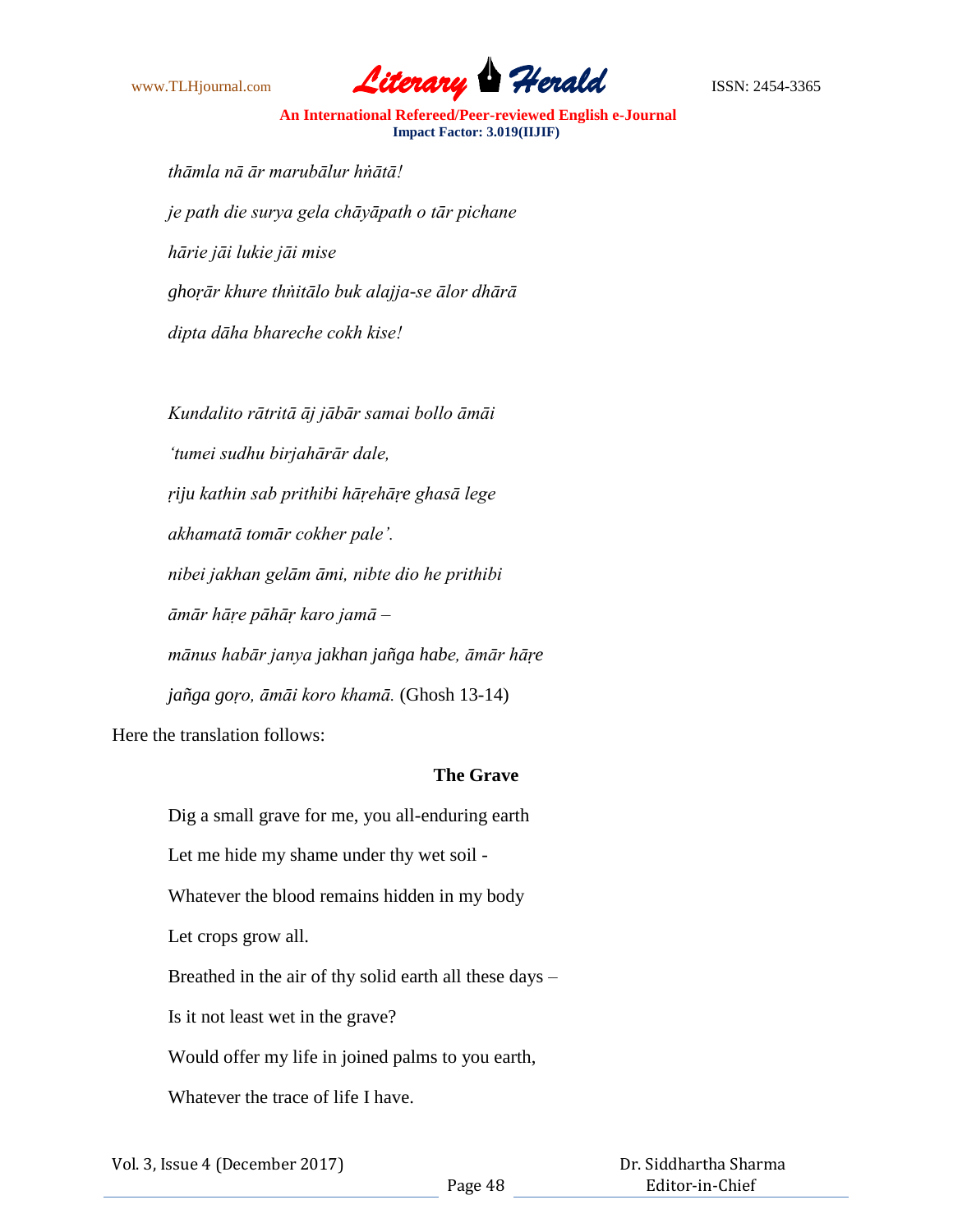

My short-lived life was merely to live It came to you no need – Hopelessly remained in the corner of the path all day long: Now receive me my friend. Nothing more, let the sunlight remain in your possession In the grave let me lie Hope not the solitary green grasses to cover it Enough is scarf of grasses dry.

The sky is full of shame, sufferings, humiliations and rejections

The cup of life is broken–

If this is the sorrow of my life, to you I do not lament

Let me carry in my heart the prolonged burden.

The days gone when I looked with dumb eyes

To that cruelties beyond limit –

Not a curse, rather those are blessings to me.

O earth, who has not yet learnt it.

Thy barren soil is filled with blood and horror Our body only looks helpless The dried cries overflow from the widened eyes Walking does not stop on the hot desert hopeless! The way Sun shines, the shadow follows

Vol. 3, Issue 4 (December 2017)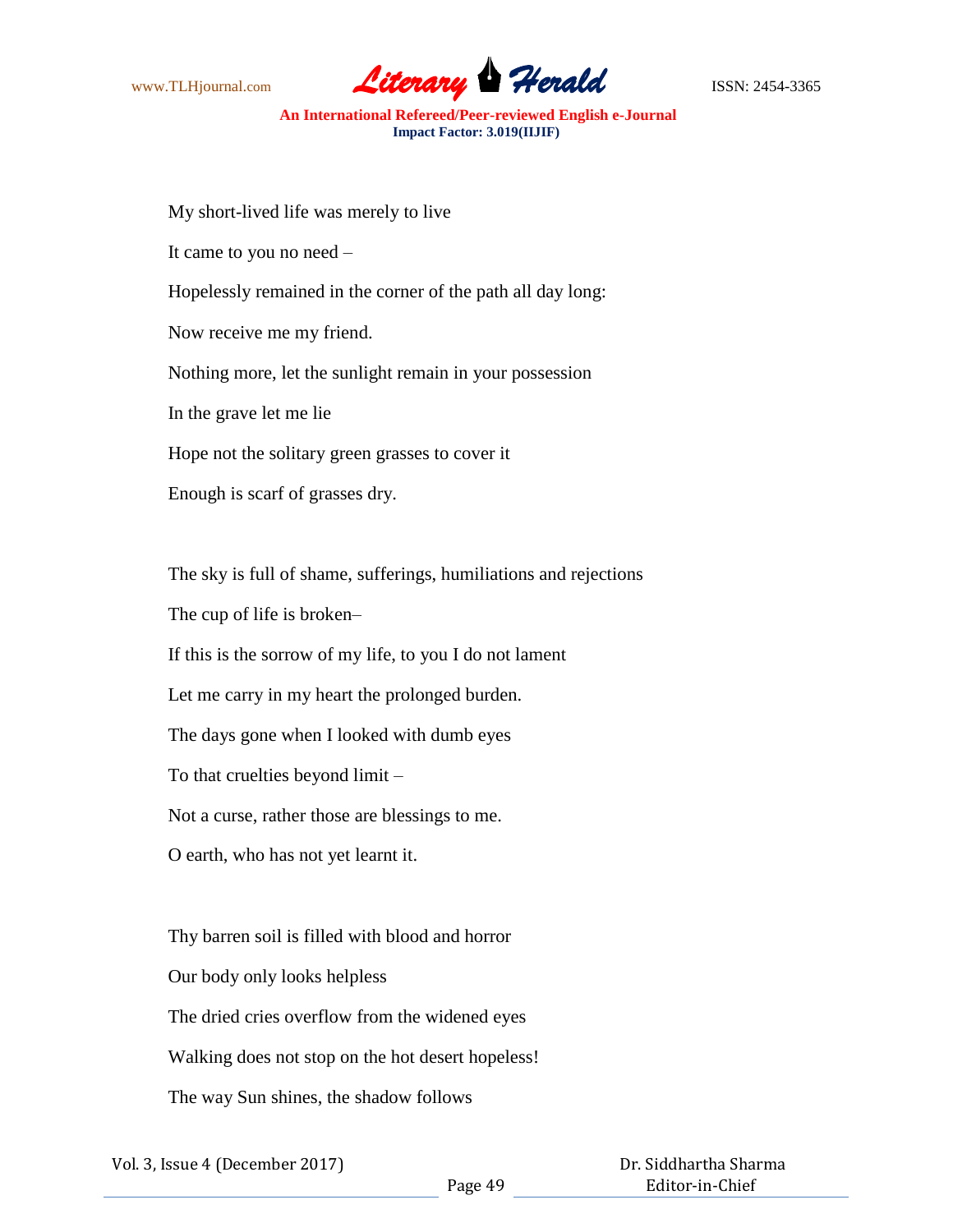

Gets lost, disappears and merges

The shameless rays get struck by the horse's hoof

What fills those brightened eyes!

The twisted parting night now says to me

"You"re only in the band of the spiritless

Repeatedly struck in the bones of this solid earth

The eyes show your helplessness.'

As my life gets extinguished, let it extinguish o earth

Build hills with the bones I have –

When the sacrificial rite to make human will begin, take my bones

Make weapons, and me forgive. (my trans.)

Let me first focus on the title of the poem. "*Kabar*" has several meanings in English like "grave", "tomb", "burial ground", "cemetery", and "graveyard". In the translation "grave" is chosen as the title because it seems to me more appropriate in the context of the poem. In Ghosh"s text, the word "*kabar*" appears at the very opening line of the poem, and in the sixth line of the second stanza. But in the translation the word "grave" appears thrice. The extra one appears in the sixth line of the poem where Ghosh writes "*kathin mātir chnoyā bātās payechi ei samasta din –/nice ki tār ektuo nai bhije?*" (13). The translation follows: "Breathed in the air of thy solid earth all these days  $-$ / Is it not least wet in the grave?" Here the word 'grave' appears not only to 'carry on' the contextual meaning, but also to harmonize it with the eighth line of the poem to continue the rhyme.

Translating the rhyme of a poem from one language into another is the most problematic one for a translator, and this is the biggest problem that appears to me time and again in translating Ghosh"s poem here. The poem consists of five stanzas, and each stanza consists of eight lines. Ghosh does not maintain any metrical pattern here. But the second and the fourth lines, and the sixth and the eighth lines of each stanza rhyme together in different rhythmic patterns, and this add to the melody of the poem. And translating both the Bangla meaning and form into English equivalents is really problematic due to the linguistic and cultural difference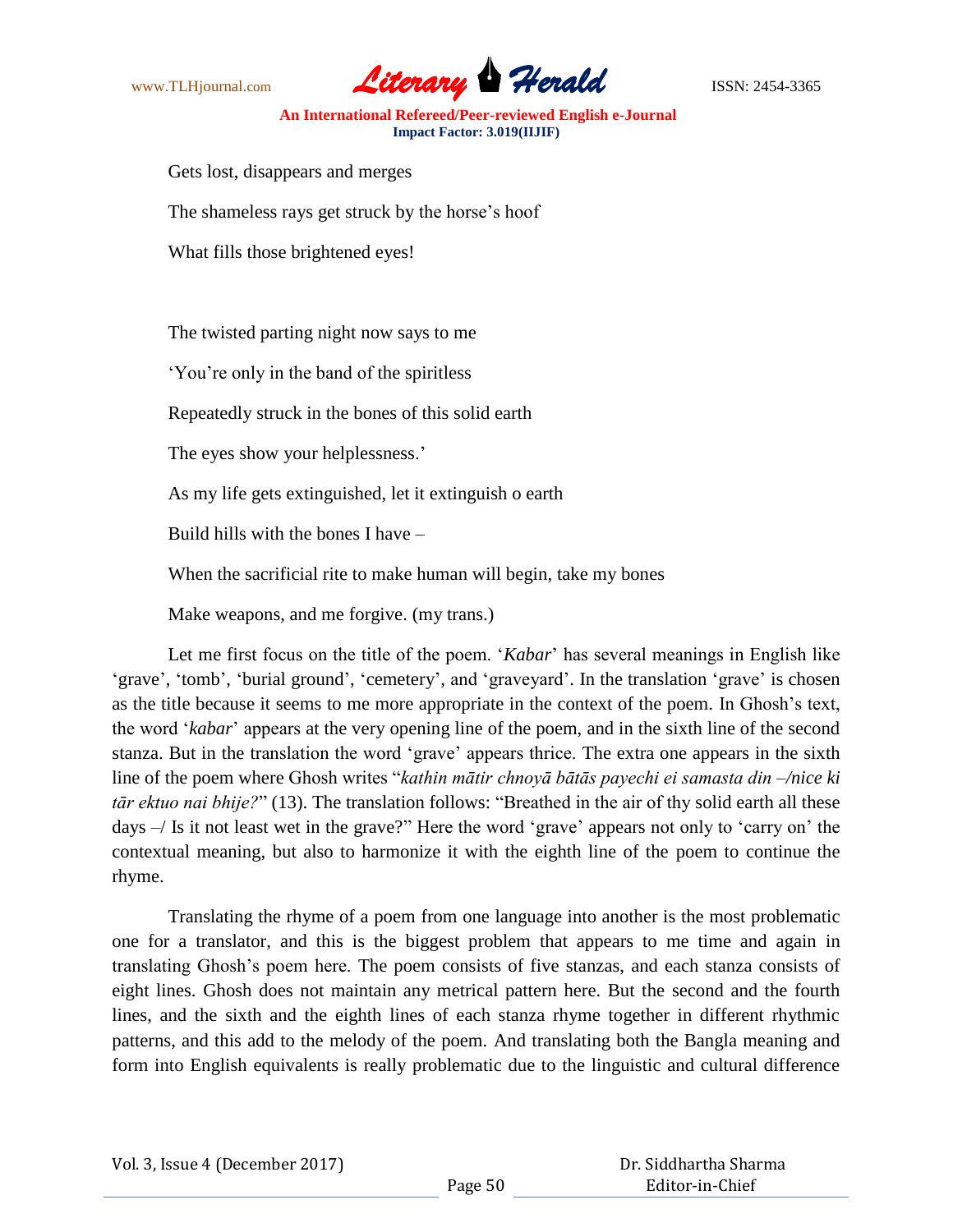

between the two languages. Let us put the rhymes of Ghosh"s poem and the translations side by side:

| <b>Source Text</b> | <b>Target Text</b>       |
|--------------------|--------------------------|
| tale, fale         | soil, all                |
| bhije, nije        | grave, have              |
| tā, mitā           | need, friend             |
| dio, uttario       | lie, dry                 |
| khāni, tāni        | broken, burden           |
| dike, ke           | limit, it                |
| gā-tā, hnātā       | helpless, hopeless       |
| mise, kise         | merges, eyes             |
| dale, pale         | spiritless, helplessness |
| jamā, khamā        | have, forgive            |

The above comparison clearly hints at the problem of translating and harmonizing the rhyme of the poem. No "word for word" translation does not work because the English equivalents of those Bangla words in most cases do not rhyme together. So emphasis needs to be given on the "sense for sense" translation to reproduce the rhyme as far as possible. It is true that in some cases the sonority and spontaneity of the ST are missing, but it is inevitable due to the linguistic differences and their limitations. The major difficulty is found in translating the ending of the poem where Ghosh alludes to the Hindu myth of the killing of the demon Virtra by Deva with the powerful weapon "vajra", the thunder, made from the very bones of the sage Dadhichi. The poet here prays to the mother earth to forgive him for the loss of his vigour to help the people of the world, and wishes to be born again to destroy the injustices of the world. Translating the mythical spirit and keeping intact the rhyme of the poem pose huge difficulties here.

Let me give one more instance to highlight the problem of translating the imagery of the poem. In the poem Ghosh reflects on the troubles and conflicts of the world which have made the people"s life miserable on earth. The people"s sufferings and their endless journey of life continues on this desert-like earth. Ghosh writes: *"raktabharā bibhatsatāi bhareche tār sirna māti/ rikta sudhu āmāder ei gā-tā/ tānātānā cakhu chṅiṛe upce paṛe sukno kṅādā/ thāmla nā ār marubālur hṅātā!*" Translation follows: "Thy barren soil is filled with blood and horror/ Our body only looks helpless/ The dried cries overflow from the widened eyes/ Walking does not